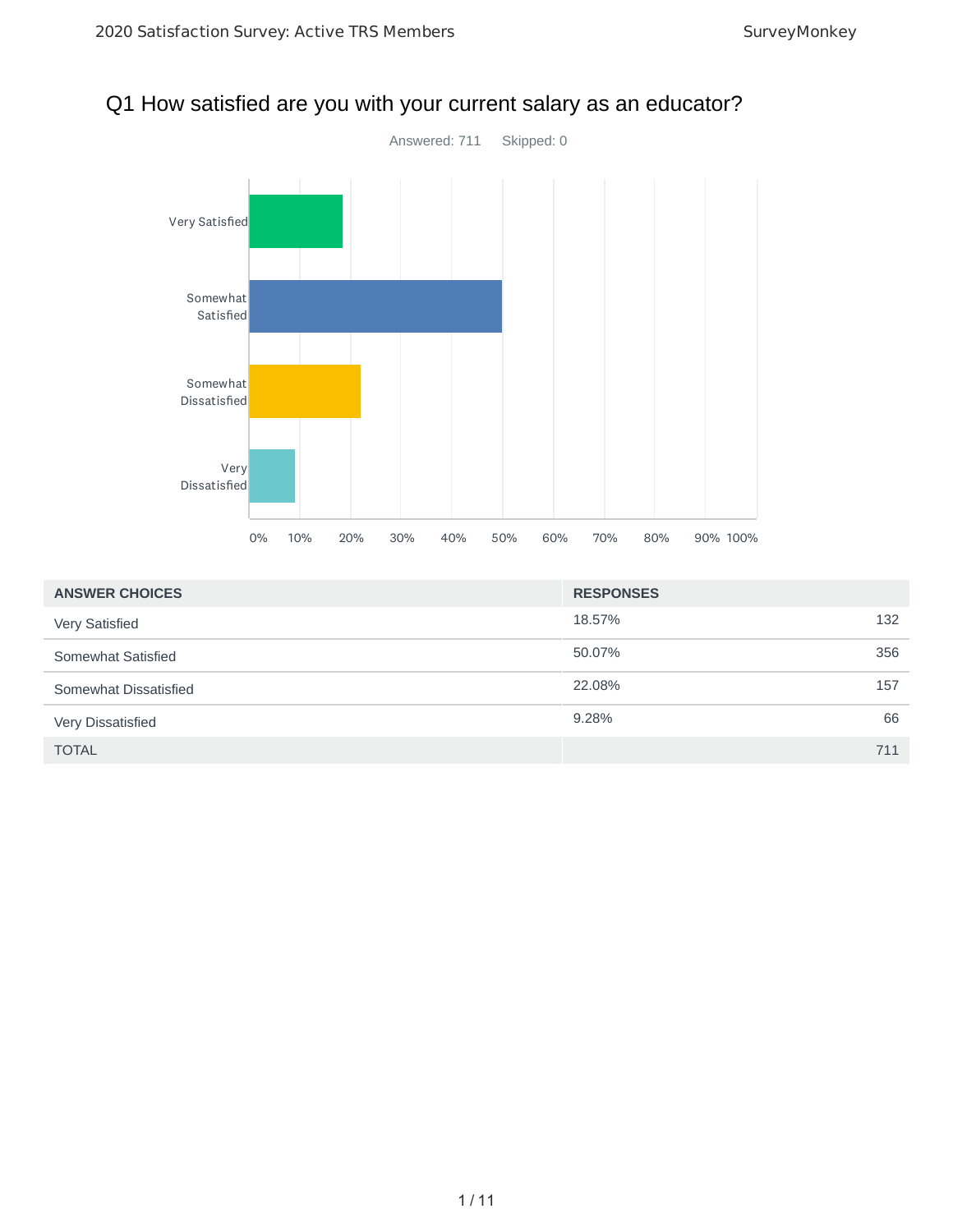

### Q2 How satisfied are you with your employer's health insurance plan?

| <b>ANSWER CHOICES</b>                                 | <b>RESPONSES</b> |     |
|-------------------------------------------------------|------------------|-----|
| Very Satisfied                                        | 12.24%           | 87  |
| Somewhat Satisfied                                    | 35.86%           | 255 |
| Somewhat Dissatisfied                                 | 22.78%           | 162 |
| Very Dissatisfied                                     | 21.80%           | 155 |
| N/A (Insurance is not offered or I don't participate) | 7.31%            | 52  |
| <b>TOTAL</b>                                          |                  | 711 |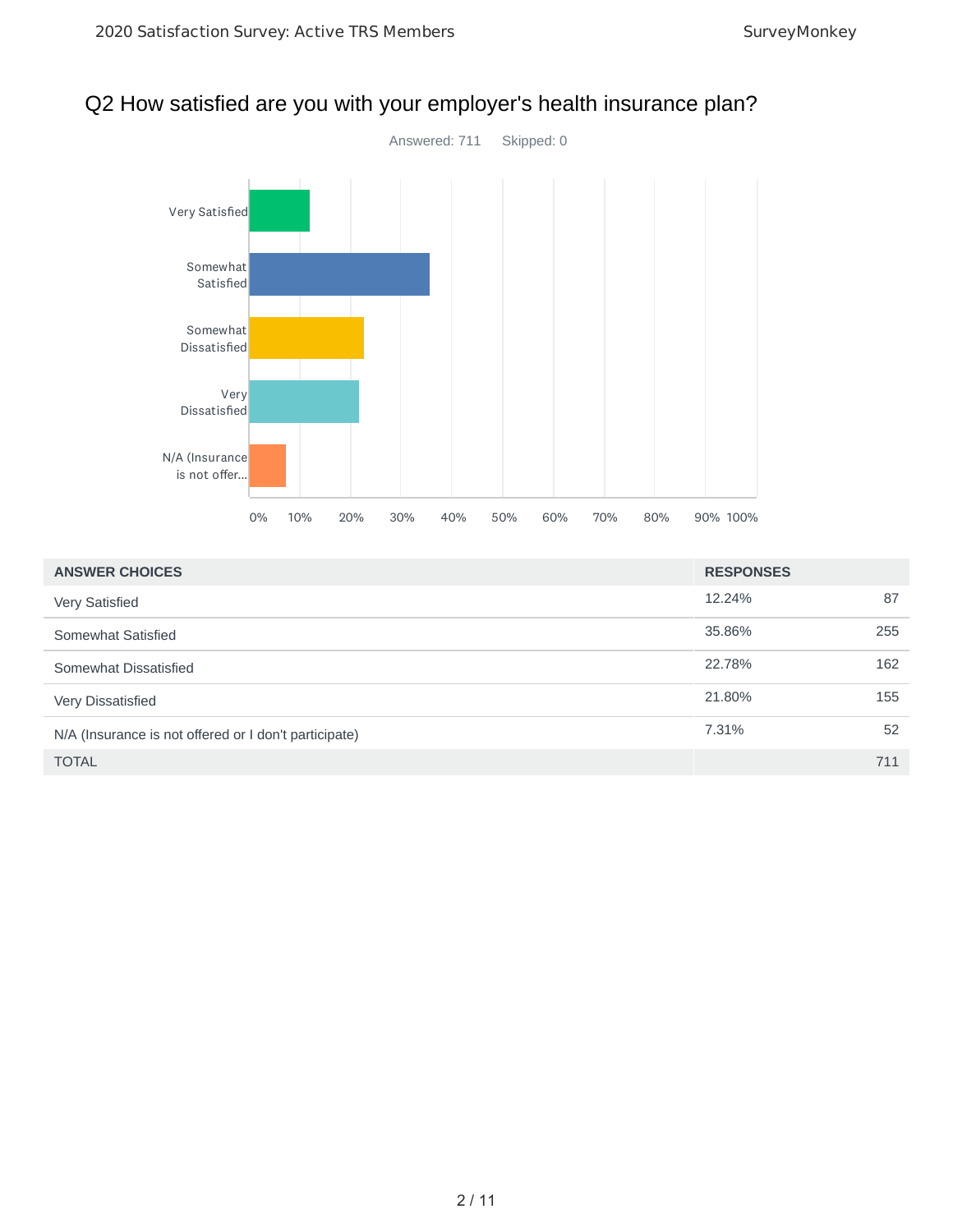#### Q3 Both you and your employer contribute to TRS. How satisfied are you with TRS as a component of your overall compensation package?



| <b>ANSWER CHOICES</b> | <b>RESPONSES</b> |    |
|-----------------------|------------------|----|
| Very Satisfied        | 37.13%<br>264    |    |
| Somewhat Satisfied    | 381<br>53.59%    |    |
| Somewhat Dissatisfied | 7.45%            | 53 |
| Very Dissatisfied     | 1.83%            | 13 |
| <b>TOTAL</b>          | 711              |    |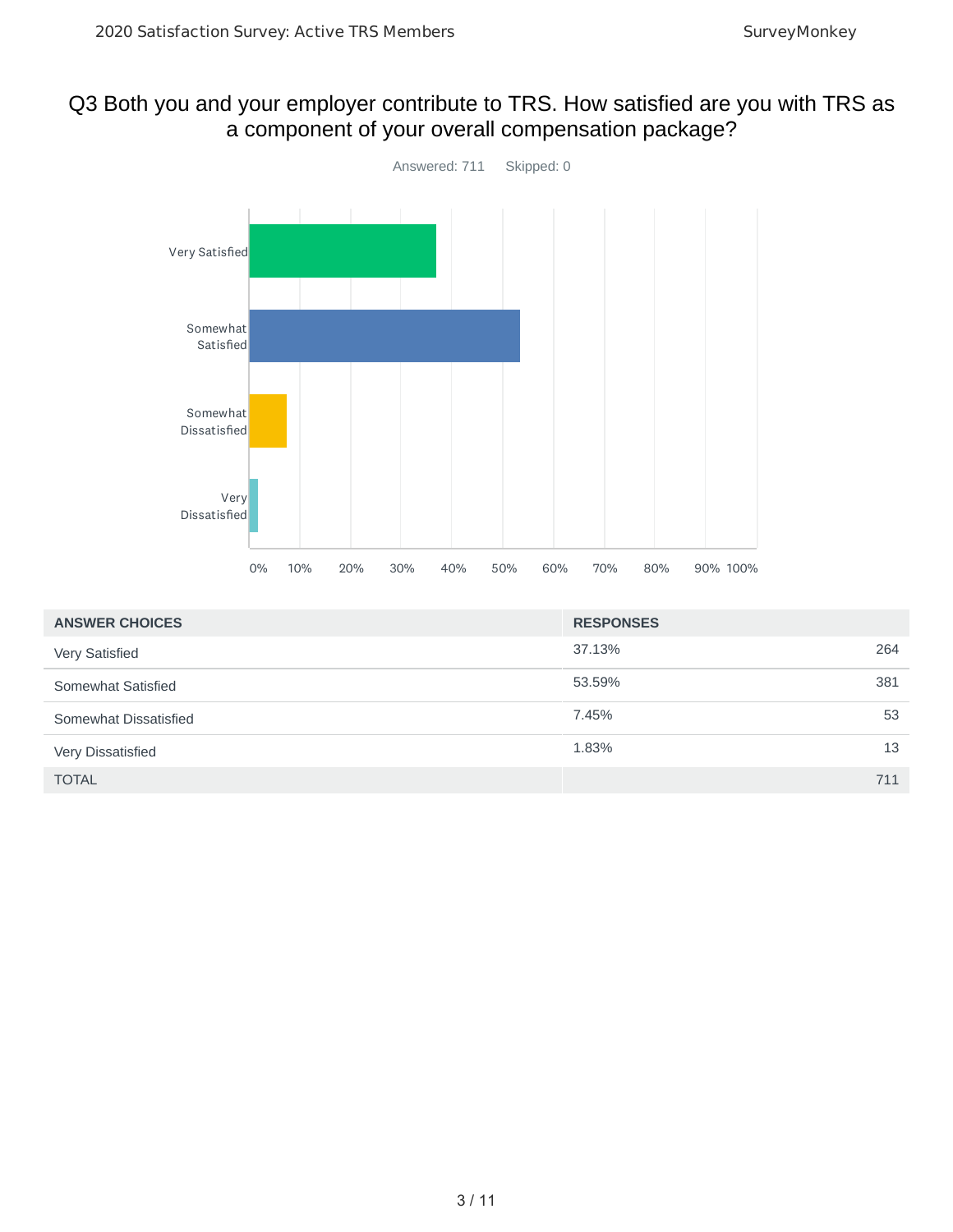Q4 TRS is a Defined Benefit or "DB" pension plan. Do you think a DB pension is helpful for recruiting someone for a teaching position in Montana? (In a DB pension, vested members are guaranteed a future lifetime retirement benefit. The monthly benefit amount is calculated based on the member's years of service and average final salary - not their account balance.)



| <b>ANSWER CHOICES</b>                                           | <b>RESPONSES</b> |     |
|-----------------------------------------------------------------|------------------|-----|
| Yes, I think a DB pension can be an important recruitment tool. | 88.89%           | 632 |
| No. I don't think a DB pension helps to recruit teachers.       | 11.11%           | 79  |
| <b>TOTAL</b>                                                    |                  |     |

Answered: 711 Skipped: 0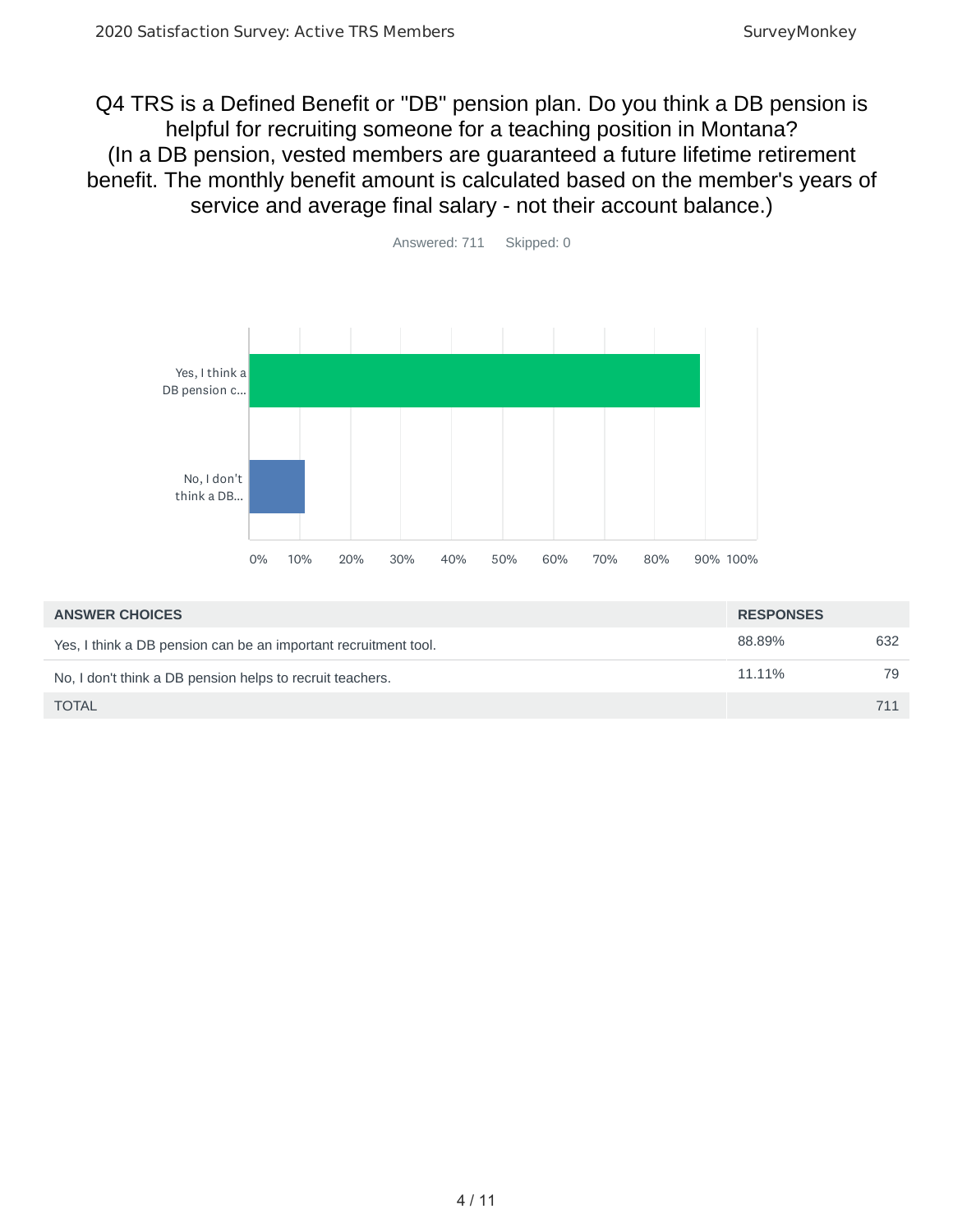## Q5 Does your TRS pension make it more likely that you'll keep working until you become eligible for retirement?



| <b>ANSWER CHOICES</b>                                                           | <b>RESPONSES</b> |     |
|---------------------------------------------------------------------------------|------------------|-----|
| Yes, my TRS pension makes it more likely I'll stay in this profession.          | 91.14%           | 648 |
| No, I would consider leaving the profession even if it meant losing my pension. | 4.50%            | 32  |
| Other (please specify)                                                          | 4.36%            | 31  |
| <b>TOTAL</b>                                                                    |                  | 711 |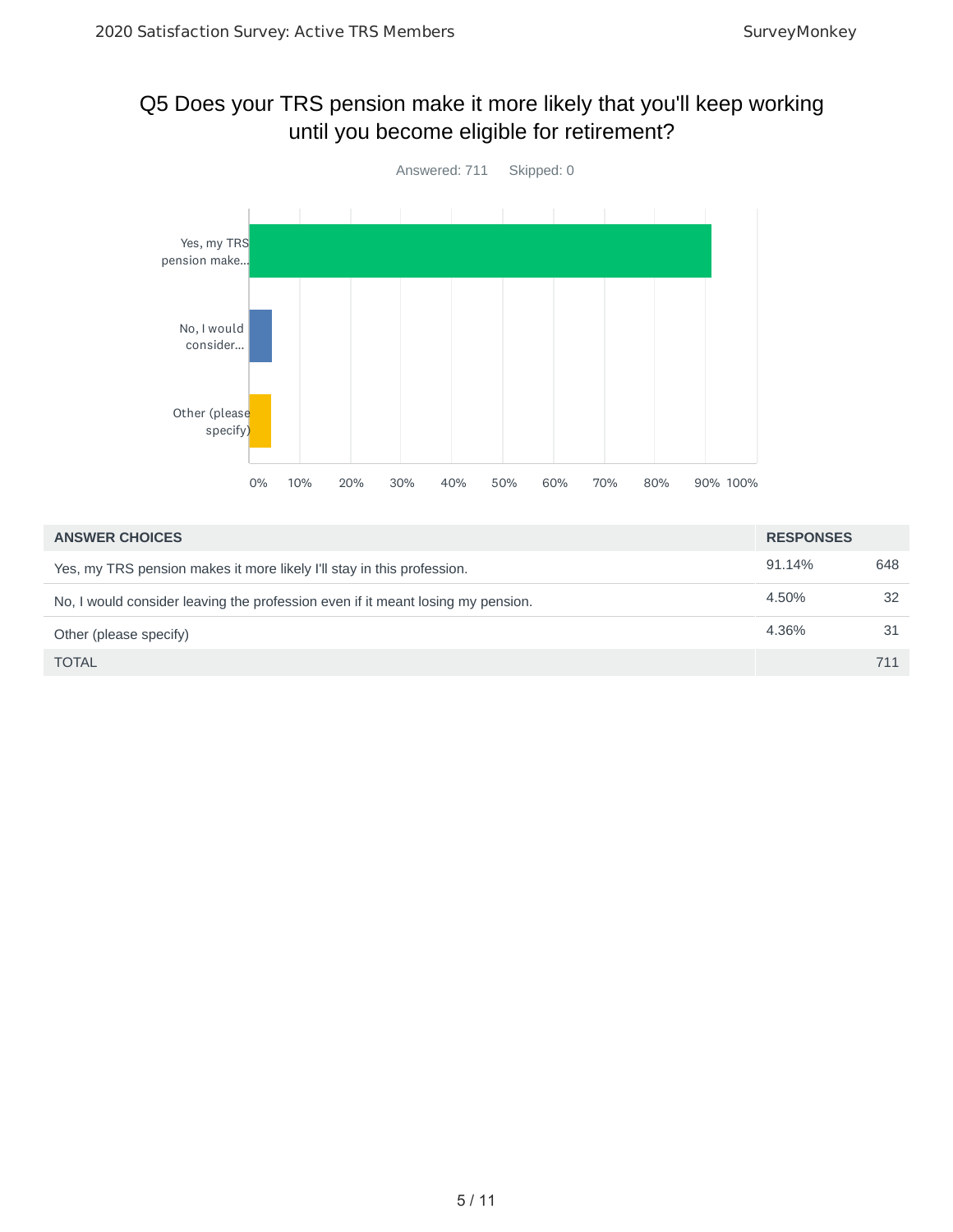| <b>OTHER (PLEASE SPECIFY)</b>                                                                                                                                                                                                                                                                                                        |
|--------------------------------------------------------------------------------------------------------------------------------------------------------------------------------------------------------------------------------------------------------------------------------------------------------------------------------------|
| My pension isn't what keeps me in the profession, neither is the pay. Both could be so much better as well as the workload.<br>I do it because I find working with students and teachers rewarding. The day I don't, I will quit and find a new job.                                                                                 |
| I love my job, but not because of TRS.                                                                                                                                                                                                                                                                                               |
| I think people deserve the benefits equal to the agreed-upon amount. If life throws a curveball that forces you to stop<br>working, you should not be penalized for the time that was already put in.                                                                                                                                |
| If you put in 25-30 years at the same district it would be nice if they helped monthly with insurance premiums when you<br>retire before the age of 65                                                                                                                                                                               |
| Yes! Only because if I want to retire I need the pension. I really don't have a choice but to keep working.                                                                                                                                                                                                                          |
| I have other factors that contribute to this decision                                                                                                                                                                                                                                                                                |
| Semi retired                                                                                                                                                                                                                                                                                                                         |
| Yes, I will work to 30 years due to getting \$500 more a month. Also, I need to work until 65 because of health insurance.<br>I wish there were affordable insurance options.                                                                                                                                                        |
| Lack of insurance if I retire now is what is keeping me working currently.                                                                                                                                                                                                                                                           |
| Probably have to continue to work after retirement                                                                                                                                                                                                                                                                                   |
| I am eligible now but I still love teaching.                                                                                                                                                                                                                                                                                         |
| My decision would be based on all aspects of a different job. Salary, insurance package and a retirement account.                                                                                                                                                                                                                    |
| It is a financial light at the end of the long working raising kids, staying mentally and physically healthy tunnel but it is not<br>something I think about on a weekly basis. I am glad it is constitutionally protected because the "wolves" would want to<br>change the system and privitize the system which is not the answer. |
| I am in at 22 years but my toxic department is making it hard to stay in the profession. Instead, of leaving and getting a<br>new non 22 year salary I will pull the plug in the next year if I can not take anymore.                                                                                                                |
| May leave if right job is secured.                                                                                                                                                                                                                                                                                                   |
| I'm retiring this year, but yes I stayed in the profession so I would have retirement benefits.                                                                                                                                                                                                                                      |
| Am retiring this year                                                                                                                                                                                                                                                                                                                |
| Still in the profession after eligibility                                                                                                                                                                                                                                                                                            |
| We'll see what comes my way. If you love what you do, you never work a day in your life, so I guess I'll "work" a long time<br>doing something.                                                                                                                                                                                      |
| I am not educated enough on my benefits to make this choice.                                                                                                                                                                                                                                                                         |
| unsure                                                                                                                                                                                                                                                                                                                               |
| I could retire now but like my job and health insurance is way better than Medicare.                                                                                                                                                                                                                                                 |
| I am already eligible and I am still teaching. I love teaching - The pay & benefits should be better, but I love teaching.                                                                                                                                                                                                           |
| plan to retire this year                                                                                                                                                                                                                                                                                                             |
| My passion is teaching, so I'm not leaving anytime soon with or without a pension.                                                                                                                                                                                                                                                   |
| I entered public school counseling at a late age so my pension will not provide adequate income                                                                                                                                                                                                                                      |
| I am old enough to retire, thus this point is moot.                                                                                                                                                                                                                                                                                  |
| I was retired and came back to work for one year, which meant paying back the funds I recieved.                                                                                                                                                                                                                                      |
| dependent on the future                                                                                                                                                                                                                                                                                                              |
| I have to keep working because we have low salaries                                                                                                                                                                                                                                                                                  |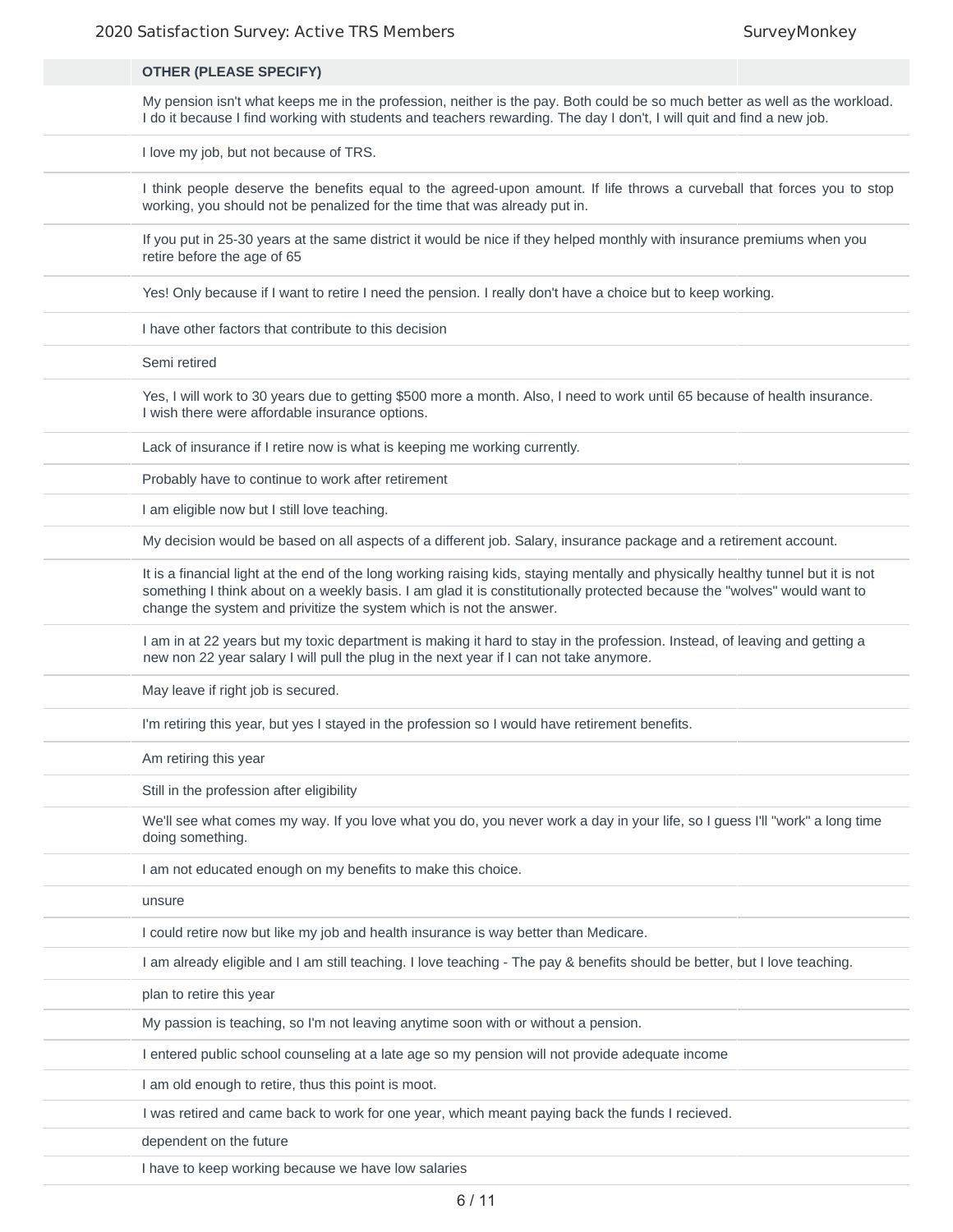### Q6 How confident are you that you will be financially secure in retirement?



| <b>ANSWER CHOICES</b>       | <b>RESPONSES</b> |     |
|-----------------------------|------------------|-----|
| Very confident              | 18.71%           | 133 |
| Somewhat confident / Unsure | 66.39%           | 472 |
| Not confident at all        | 14.91%           | 106 |
| <b>TOTAL</b>                |                  | 711 |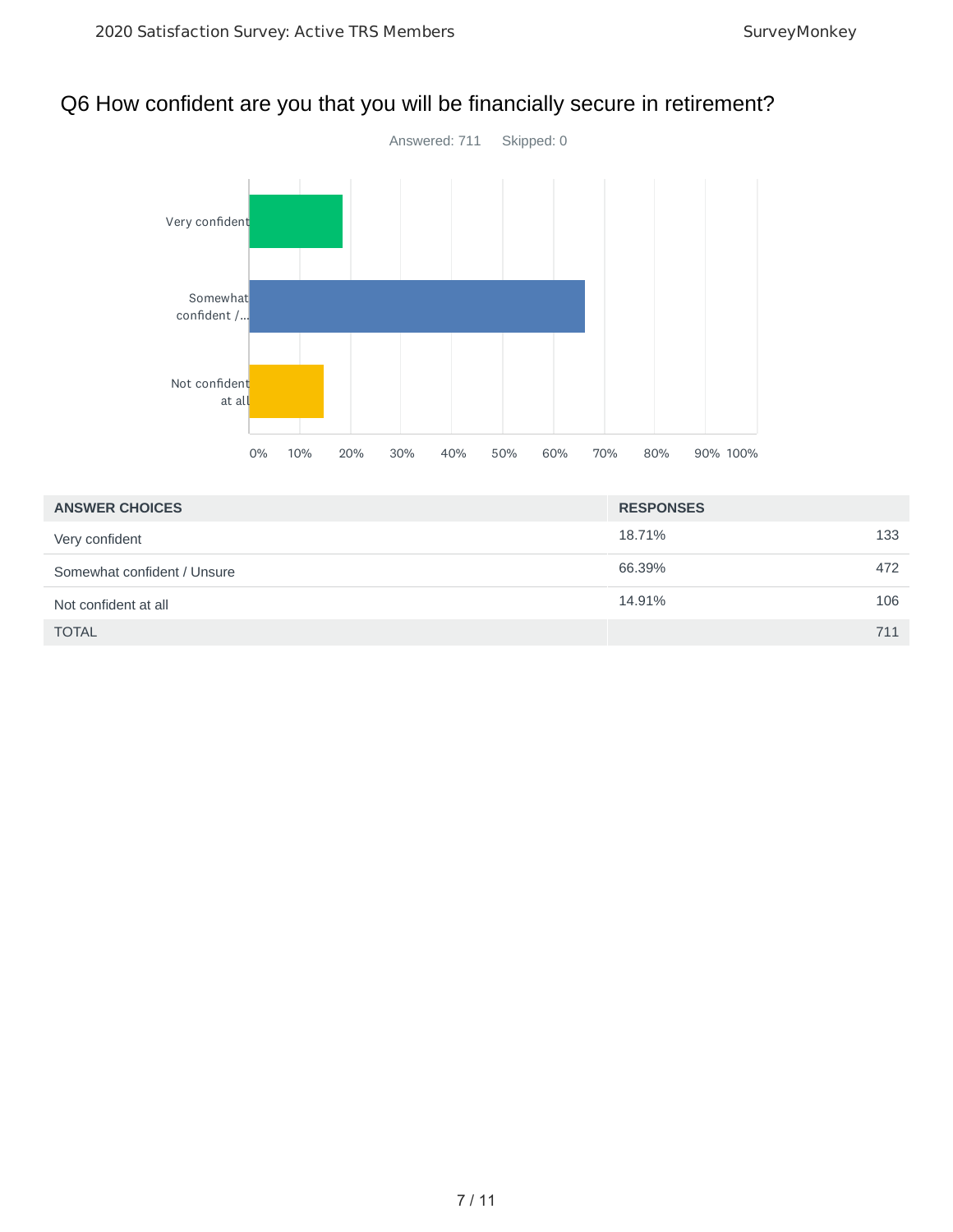## Q7 Besides TRS, do you participate in another retirement savings plan at work, such as an optional 403(b) or 457 plan?



| <b>ANSWER CHOICES</b>                                                      | <b>RESPONSES</b> |     |
|----------------------------------------------------------------------------|------------------|-----|
| Yes, I participate in another retirement savings opportunity at work.      | 33.05%           | 235 |
| No. I choose not to participate in other retirement savings opportunities. | 40.93%           | 291 |
| N/A - my employer does not offer other retirement savings opportunities.   | 26.02%           | 185 |
| <b>TOTAL</b>                                                               |                  | 711 |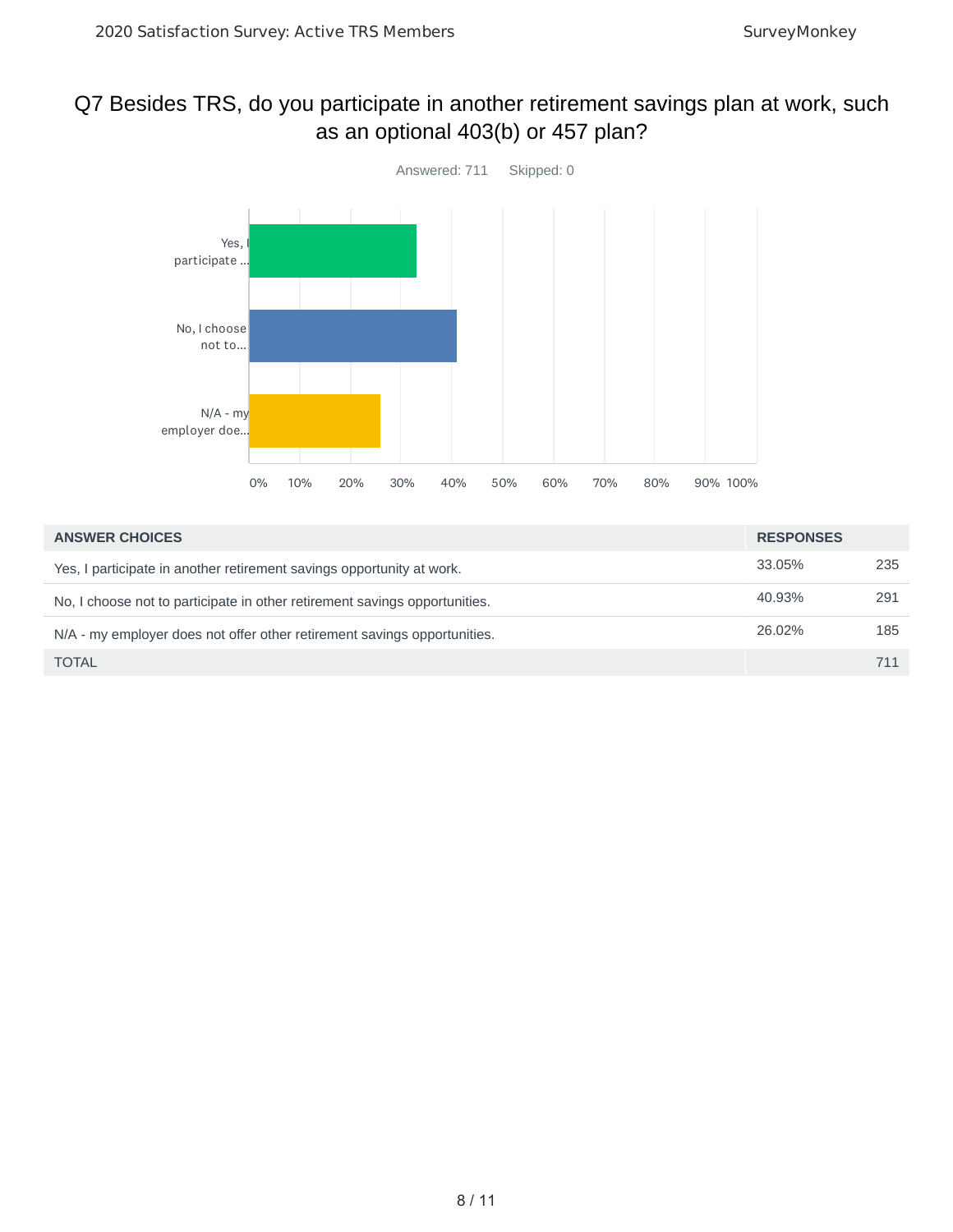## Q8 Are you concerned about whether the Montana Legislature might change or eliminate the TRS pension plan in the future?



| <b>ANSWER CHOICES</b>                   | <b>RESPONSES</b> |     |
|-----------------------------------------|------------------|-----|
| No, I am not concerned                  | 5.49%            | 39  |
| Yes, I am concerned                     | 75.25%           | 535 |
| I don't know / had not thought about it | 19.27%           | 137 |
| <b>TOTAL</b>                            |                  | 711 |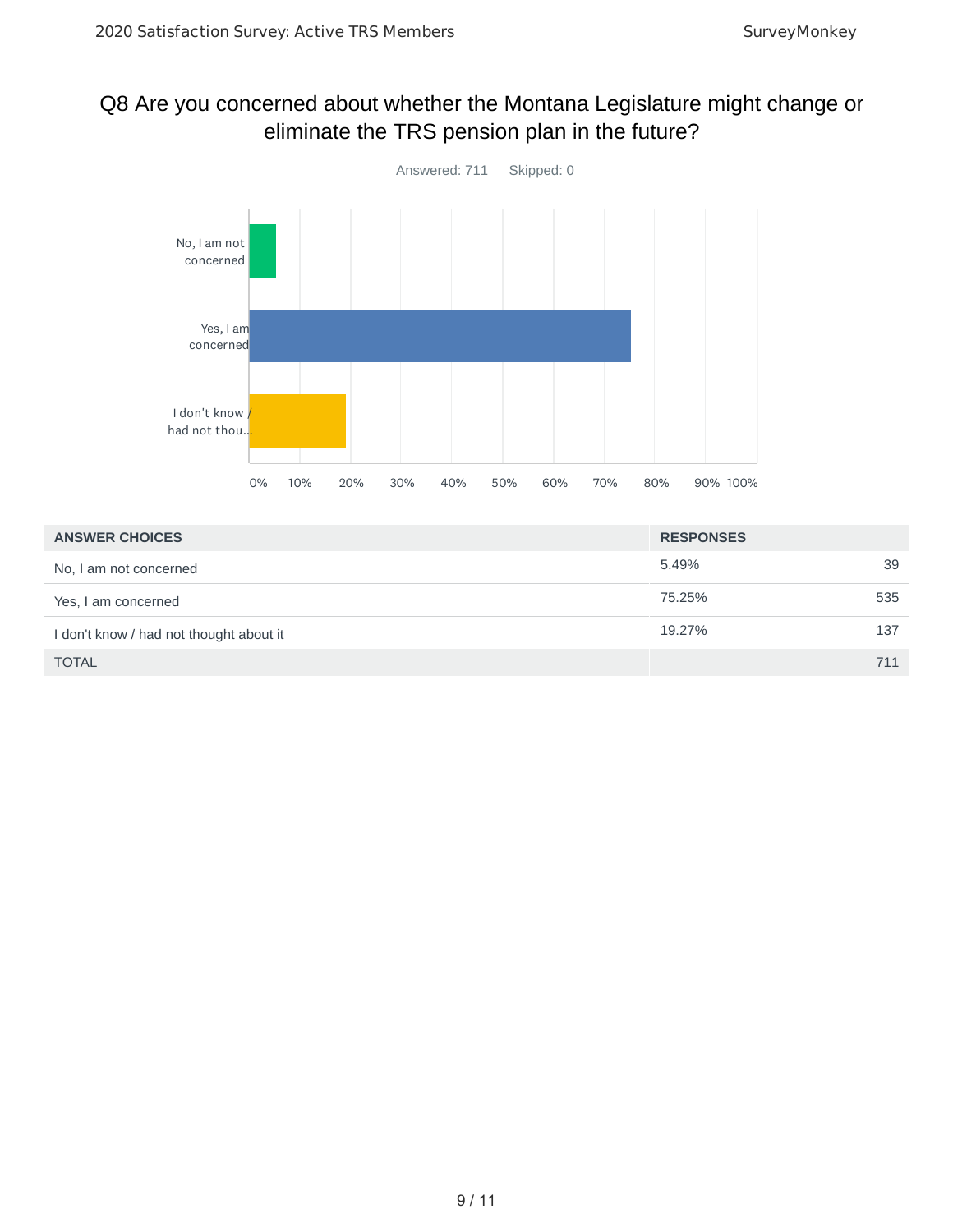

## Q9 Approximately how many students are enrolled in your school?

| <b>ANSWER CHOICES</b>                                                           | <b>RESPONSES</b> |     |
|---------------------------------------------------------------------------------|------------------|-----|
| Fewer than 100                                                                  | 5.49%            | 39  |
| Between 100 and 300                                                             | 20.96%           | 149 |
| More than 300                                                                   | 72.71%           | 517 |
| N/A - I am an active TRS member but I don't currently work in a school setting. | 0.84%            | 6   |
| <b>TOTAL</b>                                                                    |                  | 711 |